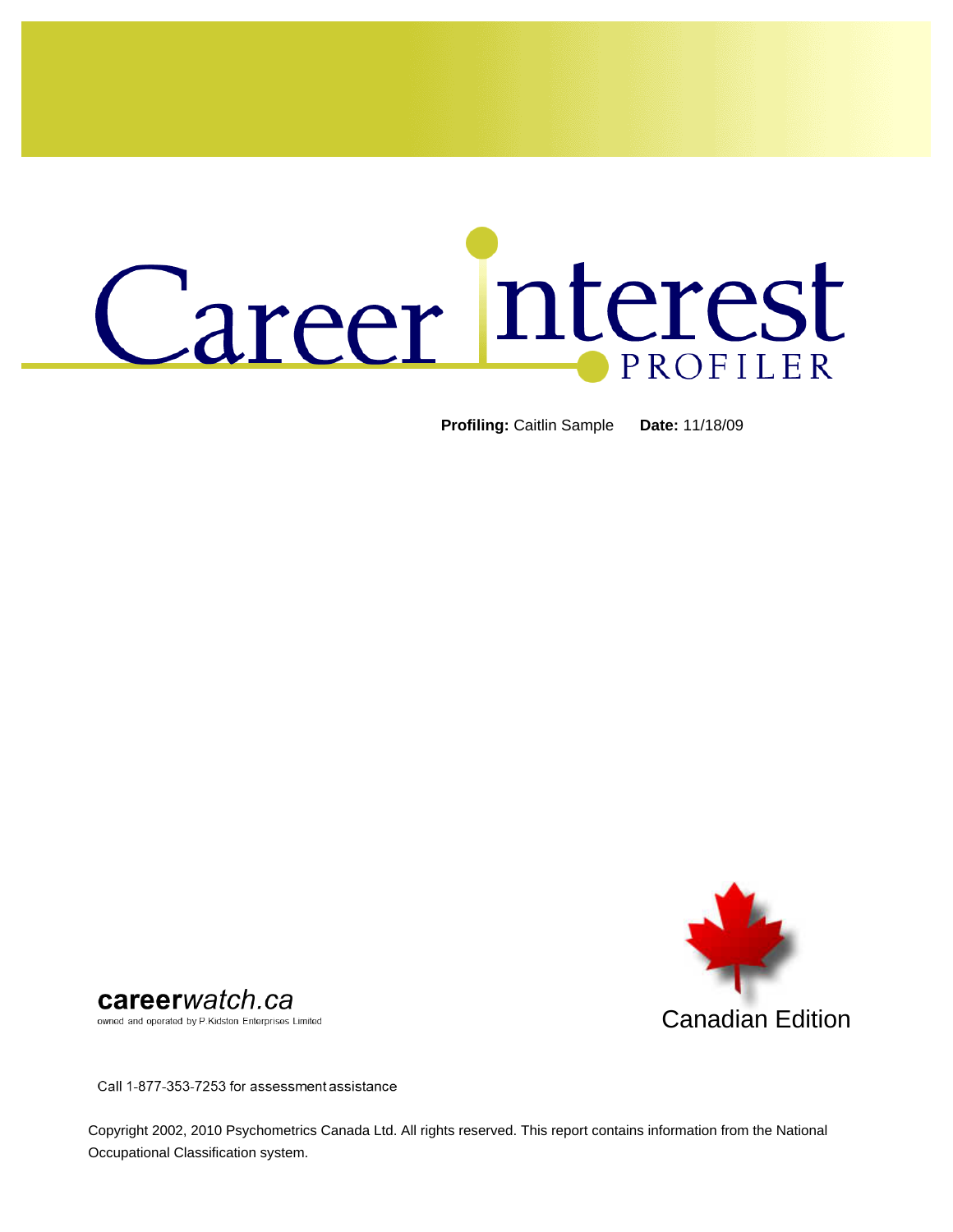### About this report

Knowing your interests is important because it allows you to make informed career decisions and indicates work that you will enjoy. People whose interests match their occupations and activities find greater satisfaction, are more productive, and have higher levels of motivation. These results can increase your chances for career success.

This report provides an in-depth description of your responses to the Career Interests<br>Profiler (CIP). Designed to help you identify and understand your career interests<br>this report can start you on the journey of matching his report provides an in-depth description of your responses to the Career Interest Profiler (CIP). Designed to help you identify and understand your career interests, this report can start you on the journey of matching your interests with variety of occupations that correspond with your interests are provided. This report is designed to expand your options, rather than limit them, giving you many avenues to explore that have something in common with your interest profile.

Your personalized report explains your two areas of greatest interests, and then provides a wide variety of occupations that meet those interests in some way. Not all of these jobs will be attractive to you, which is to be expected. While interests play a key role in identifying preferred occupations, other traits such as abilities, skills, values, personality and previous experience also influence what you find appealing. Each of the occupations listed in this report have common activities that match your interests. Of course, some of the jobs listed will match your desires to a greater extent than others.

#### **As you read through this report there are a number of things to keep in mind.**

1

4

Do not expect to find one perfect job. There are many job options available and many will fit your interest profile in some way.

- 2 The Career Interest Profiler is a measure of interests, not skills. So while it can help you identify jobs you might like, it does not tell you what you are good at.
- 3 When you are making career decisions gather as much information as possible. This includes taking other types of assessments and talking to people who are working in jobs that interest you.

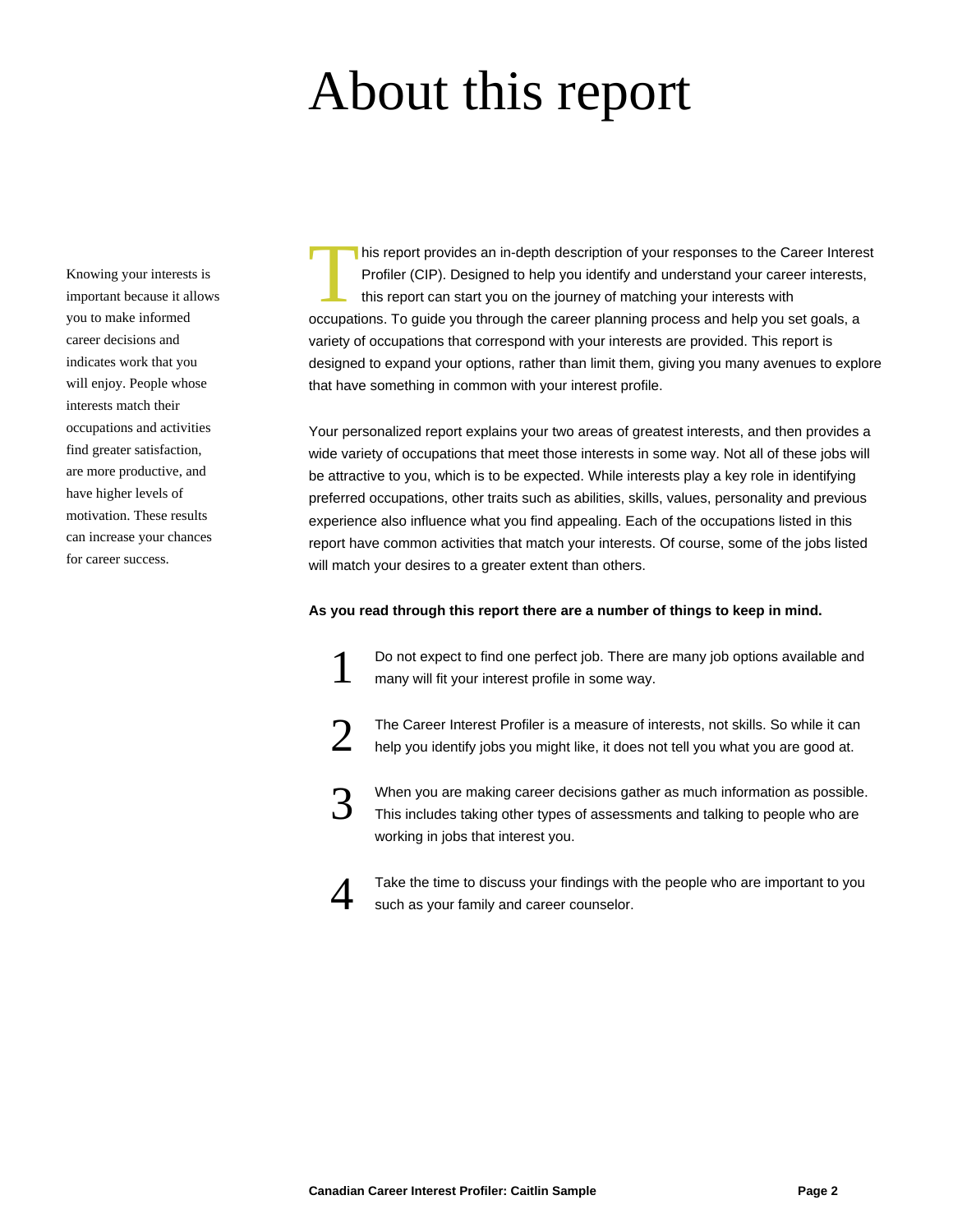### Your Profile

Your score for each interest area is directly related to the number of likes, dislikes and uncertain responses you made on the Career Interest Profiler. If you chose many likes in an area, your interest level will be high or very high. If you chose many dislikes then your interest level will be low or very low. The level is neither good nor bad, but a reflection of how interesting you find acivities in each of the six areas.

T he CIP measures 6 broad patterns of interest: Realistic, Investigative, Artistic, Social, Enterprising, and Conventional. Your scores for the six areas are shown below. Most people have interests that fall into more than one category. At the bottom of the page is a brief description of the 6 interest areas.



| Realistic     | Enjoy work activities that include practical, hands-on problems and solutions. They like<br>dealing with plants, animals, and real-world materials, like wood, tools, and machinery.<br>They enjoy outside work.                                                                            |
|---------------|---------------------------------------------------------------------------------------------------------------------------------------------------------------------------------------------------------------------------------------------------------------------------------------------|
| Investigative | Enjoy work that involves solving complex problems. They like exploring ideas,<br>conducting research and looking at theories. They prefer thinking over doing and<br>prefer data and ideas to people.                                                                                       |
| Artistic      | Enjoy work activities that deal with the artistic side of things, such as forms, designs,<br>and patterns. They like self-expression in their work. They prefer settings where work<br>can be done without following a clear set of rules.                                                  |
| Social        | Enjoy work activities that assist others and promote learning and personal<br>development. They prefer to be with people rather than to work with objects, machines,<br>or data. They like to teach, to give advice, to help, or otherwise be of service to people.                         |
| Enterprising  | Enjoy work activities that have to do with starting up and carrying out projects,<br>especially business ventures. They like persuading and leading people and making<br>decisions. They like taking risks for profit. These people prefer action rather than<br>thought.                   |
| Conventional  | Enjoy work activities that follow set procedures and routines. They prefer working with<br>data and detail more than with ideas. They prefer work in which there are precise<br>standards rather than make judgements. These people like working where the lines of<br>authority are clear. |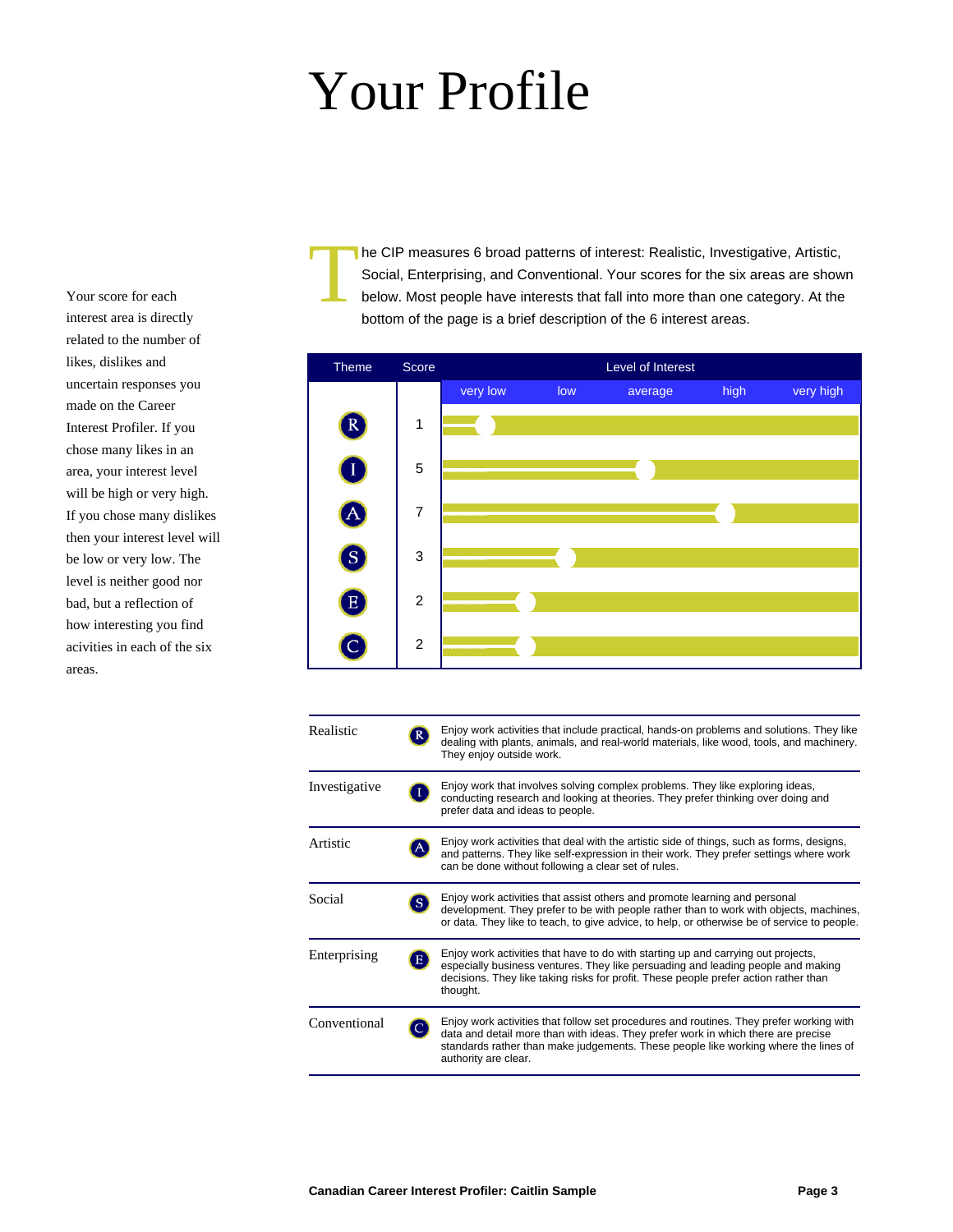### Artistic - Investigative *is your career interest pattern*

### *Your Scores*

indicate that your primary interests are Artistic-Investigative. This means you have interests that fall in both the Artistic and Investigative areas. This page provides a comprehensive description of the Artistic and Investigative themes, and the people who prefer them.

#### Artistic - *Creators*

Artistic people are creative and imaginative. They are original and independent people who have a strong desire to express themselves creatively. Artistic individuals value aesthetics and enjoy creative activities such as art, drama, writing, dance and music. They like to use their intuition and originality to develop new ideas. They are similar to investigative people, but are more interested in cultural-aesthetic pursuits than scientific ones. Artistic people find the most satisfaction in environments that have variety and change. They tend to dislike work activities that are highly structured or repetitive. They are more interested in ideas and people than data or things.

#### **activities/hobbies they enjoy**

Drawing, painting, creative writing, photography; playing musical instruments; attending concerts, theatre and art exhibits; reading fiction, plays and poetry

#### **typical skills and strengths**

Using imagination and originality to develop new ideas; dealing with change in flexible environments; designing products; creating, using intuition and self-expression; good artistic abilities - writing, drama, music, art

#### **global occupational areas**

Music, art, graphic art, advertising, design, writing, editing

#### **dislikes**

Repetitive, structured tasks; lack of variety; processing information; working with numbers

#### Investigative - *Thinkers*

Investigative people are inquisitive, analytical, and intellectual. They like investigating things and solving complex problems. Investigative individuals enjoy exploring ideas, conducting research, uncovering facts and establishing theories. Their preferred reading material includes scientific or technical magazines. They also enjoy working alone, and prefer working with data and ideas over people. As a result, they tend to avoid jobs that require leading, selling, or persuading others. While they share some of the same interests in the physical world as Realistic people, Investigative types prefer thinking over doing.

#### **activities/hobbies they enjoy**

Scientific, mathematical, and intellectual pursuits; researching and understanding the physical world; using computers; doing complex calculations; astronomy, crossword puzzles, board games, and visiting museums.

#### **typical skills and strengths**

Understanding and solving science and math problems; analytical, observant, inquisitive; organizing, analyzing, interpreting data, ideas, theories; working independently with loosely defined problems; researching and understanding the physical world.

#### **global occupational areas**

Biology, chemistry, physics, computer programing, computer engineering, medicine, pharmacology, psychology, veterinary science, technical writing.

**dislikes**

Sales, persuading others, leading people.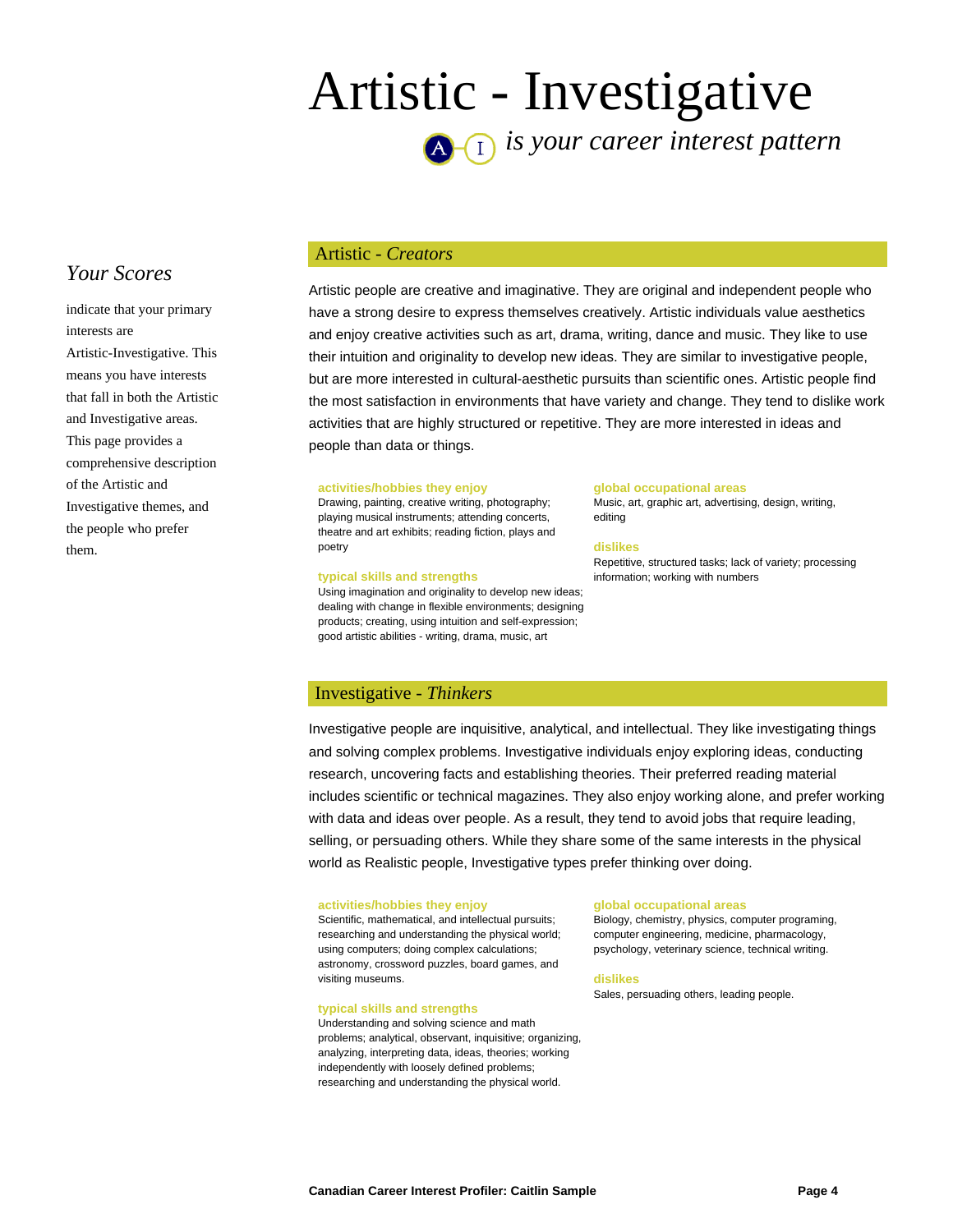### Artistic - Investigative *Occupations*

**Zone** is the amount of skill, education, or preparation required for this occupation. Level 1 little or no preparation; Level 2 - some preparation; Level 3 - Medium preparation; Level 4 - Considerable preparation; Level 5 jobs require Extensive preparation.

If you are using an electronic version of this report, click on the links to the right to get more information about occupations you are interested in.

Click on the **Job Title** to look at the job opportunities available around the country.

The **NOC** is the Canadian National Occupational Classification. You can use the NOC code to access detailed occupational information on the **Working in Canada** website. Go to http://www.workingincanada.gc.ca and enter the NOC code into the search box in the middle of the page.

Artistic-Investigative people tend to enjoy creative expression as well as having some opportunity to explore ideas and complex problems. To help identify jobs you will enjoy, you should consider work that involves both of these interests. Selected occupations matching your interest pattern are displayed below. Occupations are sorted by Job Zone, to help you find occupations that match your current or expected level of education, training and experience. Each occupation includes a brief description and has connections to extensive information on the Canadian National Occupational Classification (NOC) and the Working in Canada (WIC) websites. Use this information to further your knowledge about occupations that interest you.

| <b>Job Title</b>                                                                                                                                                                                                                   |   | Zone NOC Code | <b>WIC</b> |
|------------------------------------------------------------------------------------------------------------------------------------------------------------------------------------------------------------------------------------|---|---------------|------------|
| <b>Desktop Publishers</b>                                                                                                                                                                                                          | 3 | 1423          | <b>WIC</b> |
| Format typescript and graphic elements using computer software to produce<br>publication-ready material.                                                                                                                           |   |               |            |
| <b>Landscape Architects</b>                                                                                                                                                                                                        | 4 | 2152          | <b>WIC</b> |
| Plan and design land areas for such projects as parks and other recreational<br>facilities, airports, highways, hospitals, schools, land subdivisions, and<br>commercial, industrial, and residential sites.                       |   |               |            |
| Poets, Lyricists and Creative Writers                                                                                                                                                                                              | 4 | 5121          | <b>WIC</b> |
| Create original written works, such as scripts, essays, prose, poetry or song lyrics,<br>for publication or performance.                                                                                                           |   |               |            |
| <b>Technical Writers</b>                                                                                                                                                                                                           | 4 | 5121          | <b>WIC</b> |
| Write technical materials, such as equipment manuals, appendices, or operating<br>and maintenance instructions. May assist in layout work.                                                                                         |   |               |            |
| <b>Multi-Media Artists and Animators</b>                                                                                                                                                                                           | 4 | 5241          | <b>WIC</b> |
| Create special effects, animation, or other visual images using film, video,<br>computers, or other electronic tools and media for use in products or creations,<br>such as computer games, movies, music videos, and commercials. |   |               |            |
| <b>Architects, Except Landscape and Naval</b>                                                                                                                                                                                      | 5 | 2151          | <b>WIC</b> |
| Plan and design structures, such as private residences, office buildings, theaters,                                                                                                                                                |   |               |            |

factories, and other structural property.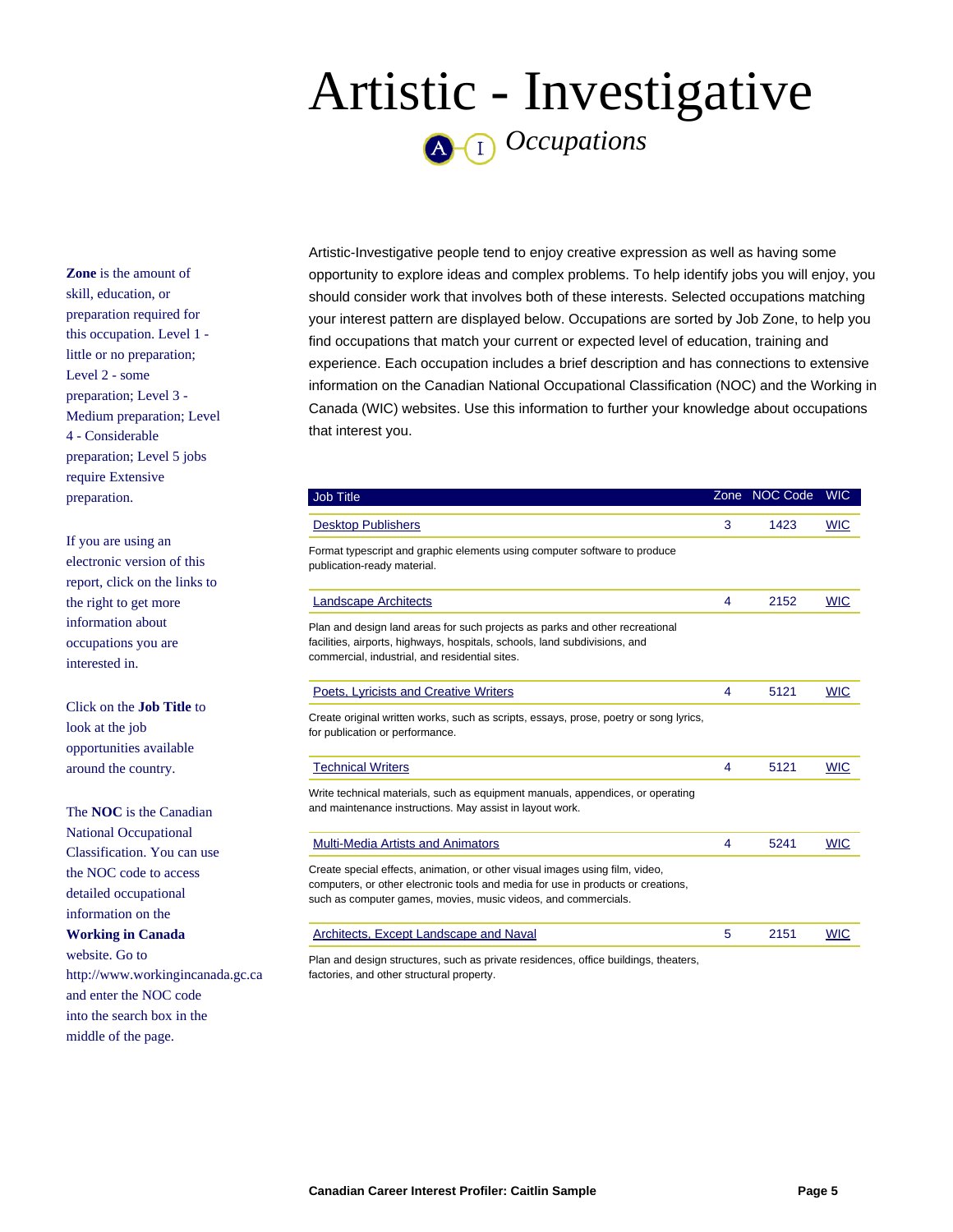**Zone** is the amount of skill, education, or preparation required for this occupation. Level 1 little or no preparation; Level 2 - some preparation; Level 3 - Medium preparation; Level 4 - Considerable preparation; Level 5 jobs require Extensive preparation.

If you are using an electronic version of this report, click on the links to the right to get more information about occupations you are interested in.

Click on the **Job Title** to look at the job opportunities available around the country.

The **NOC** is the Canadian

National Occupational Classification. You can use the NOC code to access detailed occupational information on the **Working in Canada** website. Go to http://www.workingincanada.gc.ca and enter the NOC code into the search box in the middle of the page.

There are many jobs out there that will meet some but not all of your in expand your opportunities, it is helpful to look at jobs that utilize some interest patterns or rank them in a different order. Since you are Artis y here are many jobs out there that will meet some but not all of your interests. To expand your opportunities, it is helpful to look at jobs that utilize some of your interest patterns or rank them in a different order. Since you are Artistic-Investigative Investigative-Artistic, or utilize your third key interest area - Social. Below are groups of occupations that are organized by interest pattern that you have something in common with and may want to explore.



| <b>Job Title</b>                                                                                                                                                                                                                                                                                                                                                                                                                                                                                            | Zone | <b>NOC Code</b> | <b>WIC</b> |
|-------------------------------------------------------------------------------------------------------------------------------------------------------------------------------------------------------------------------------------------------------------------------------------------------------------------------------------------------------------------------------------------------------------------------------------------------------------------------------------------------------------|------|-----------------|------------|
| <b>Anthropologists and Archeologists</b>                                                                                                                                                                                                                                                                                                                                                                                                                                                                    | 5    | 4169            | <b>WIC</b> |
| Study the origin, development, and behavior of humans. May study the way of life,<br>language, or physical characteristics of existing people in various parts of the<br>world. May engage in systematic recovery and examination of material evidence,<br>such as tools or pottery remaining from past human cultures, in order to determine<br>the history, customs, and living habits of earlier civilizations.                                                                                          |      |                 |            |
| <b>Astronomers</b>                                                                                                                                                                                                                                                                                                                                                                                                                                                                                          | 5    | 2111            | <b>WIC</b> |
| Observe, research, and interpret celestial and astronomical phenomena to<br>increase basic knowledge and apply such information to practical problems.                                                                                                                                                                                                                                                                                                                                                      |      |                 |            |
| <b>Biochemists and Biophysicists</b>                                                                                                                                                                                                                                                                                                                                                                                                                                                                        | 5    | 2112            | <b>WIC</b> |
| Study the chemical composition and physical principles of living cells and<br>organisms, their electrical and mechanical energy, and related phenomena. May<br>conduct research to further understanding of the complex chemical combinations<br>and reactions involved in metabolism, reproduction, growth, and heredity. May<br>determine the effects of foods, drugs, serums, hormones, and other substances<br>on tissues and vital processes of living organisms.                                      |      |                 |            |
| <b>Geneticists</b>                                                                                                                                                                                                                                                                                                                                                                                                                                                                                          | 5    | 2121            | <b>WIC</b> |
| Research and study the inheritance of traits at the molecular, organism or<br>population level. May evaluate or treat patients with genetic disorders.                                                                                                                                                                                                                                                                                                                                                      |      |                 |            |
| <b>Political Scientists</b>                                                                                                                                                                                                                                                                                                                                                                                                                                                                                 | 5    | 4169            | <b>WIC</b> |
| Study the origin, development, and operation of political systems. Research a<br>wide range of subjects, such as relations between the United States and foreign<br>countries, the beliefs and institutions of foreign nations, or the politics of small<br>towns or a major metropolis. May study topics, such as public opinion, political<br>decision making, and ideology. May analyze the structure and operation of<br>governments, as well as various political entities. May conduct public opinion |      |                 |            |

surveys, analyze election results, or analyze public documents.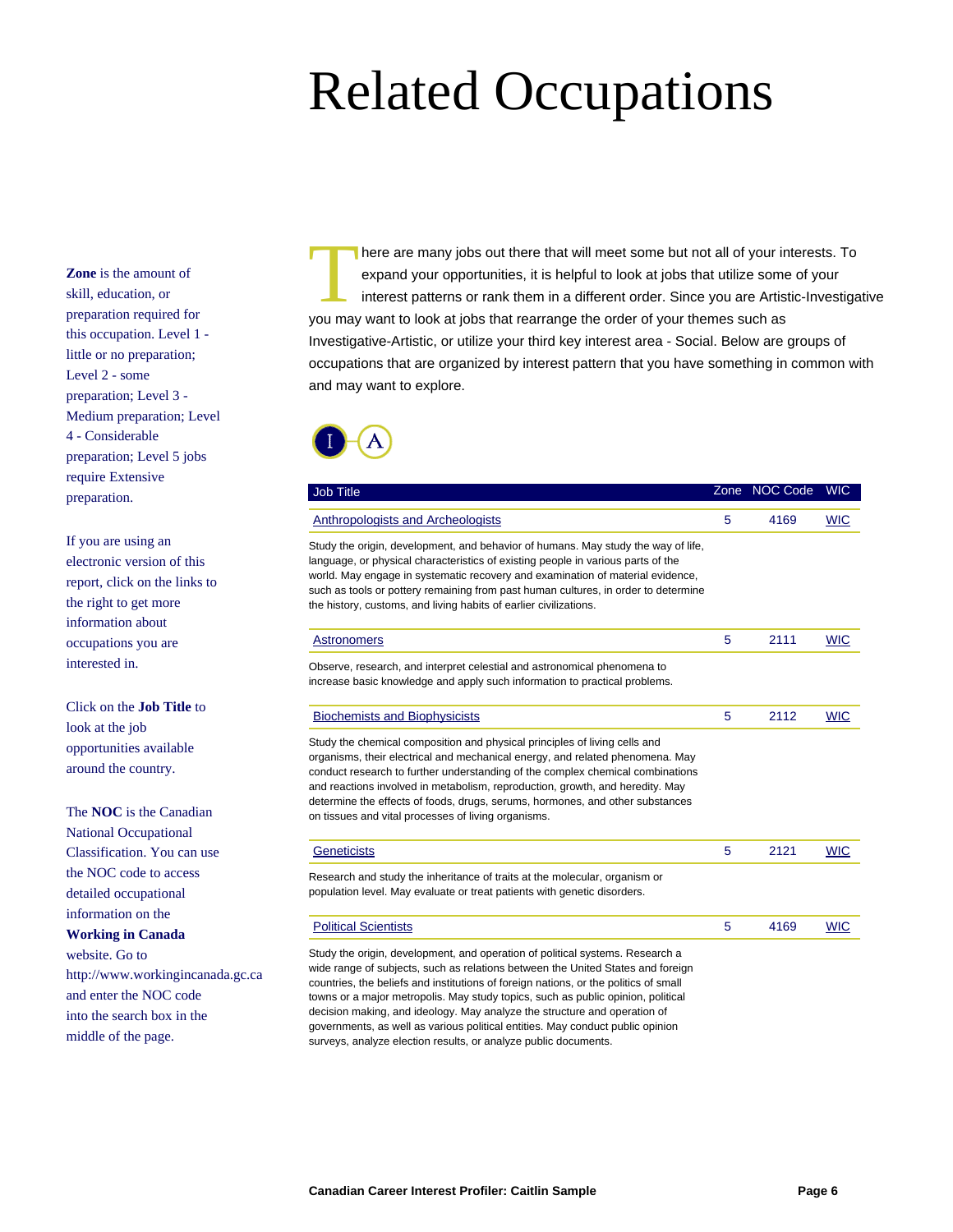**Zone** is the amount of skill, education, or preparation required for this occupation. Level 1 little or no preparation; Level 2 - some preparation; Level 3 - Medium preparation; Level 4 - Considerable preparation; Level 5 jobs require Extensive preparation.

If you are using an electronic version of this report, click on the links to the right to get more information about occupations you are interested in.

Click on the **Job Title** to look at the job opportunities available around the country.

The **NOC** is the Canadian

National Occupational Classification. You can use the NOC code to access detailed occupational information on the **Working in Canada** website. Go to http://www.workingincanada.gc.ca and enter the NOC code into the search box in the middle of the page.

| ıists |
|-------|
|-------|

[Sociologists](http://www.indeed.ca/jobs?q=Sociologists#indpubnum=2157757417001994) 5 4169 [WIC](http://www.workingincanada.gc.ca/report-eng.do?noc=4169)

Study human society and social behavior by examining the groups and social institutions that people form, as well as various social, religious, political, and business organizations. May study the behavior and interaction of groups, trace their origin and growth, and analyze the influence of group activities on individual members.



| Job Title                                                                             |   | Zone NOC Code | <b>WIC</b> |
|---------------------------------------------------------------------------------------|---|---------------|------------|
| <b>Broadcast News Analysts</b>                                                        | 4 | 5123          | <b>WIC</b> |
| Analyze, interpret, and broadcast news received from various sources.                 |   |               |            |
| Choreographers                                                                        | 4 | 5131          | <b>WIC</b> |
| Create and teach dance. May direct and stage presentations.                           |   |               |            |
| <b>Interpreters and Translators</b>                                                   | 4 | 5125          | <b>WIC</b> |
| Translate or interpret written, aral, or sign language text into another language for |   |               |            |

Translate or interpret written, oral, or sign language text into another language for others.



| <b>Job Title</b>                                                                                                                                                                                                                                                                                                                                   | Zone | <b>NOC Code</b> | <b>WIC</b> |
|----------------------------------------------------------------------------------------------------------------------------------------------------------------------------------------------------------------------------------------------------------------------------------------------------------------------------------------------------|------|-----------------|------------|
| Human Factors Engineers and Ergonomists                                                                                                                                                                                                                                                                                                            | 4    | 4161            | <b>WIC</b> |
| Design objects, facilities, and environments to optimize human well-being and<br>overall system performance, applying theory, principles, and data regarding the<br>relationship between humans and respective technology. Investigate and analyze<br>characteristics of human behavior and performance as it relates to the use of<br>technology. |      |                 |            |
| Epidemiologists                                                                                                                                                                                                                                                                                                                                    | 5    | 2161            | <b>WIC</b> |
| Investigate and describe the determinants and distribution of disease, disability,<br>and other health outcomes and develop the means for prevention and control.                                                                                                                                                                                  |      |                 |            |
| Pediatricians, General                                                                                                                                                                                                                                                                                                                             | 5    | 3111            |            |

Diagnose, treat, and help prevent children's diseases and injuries.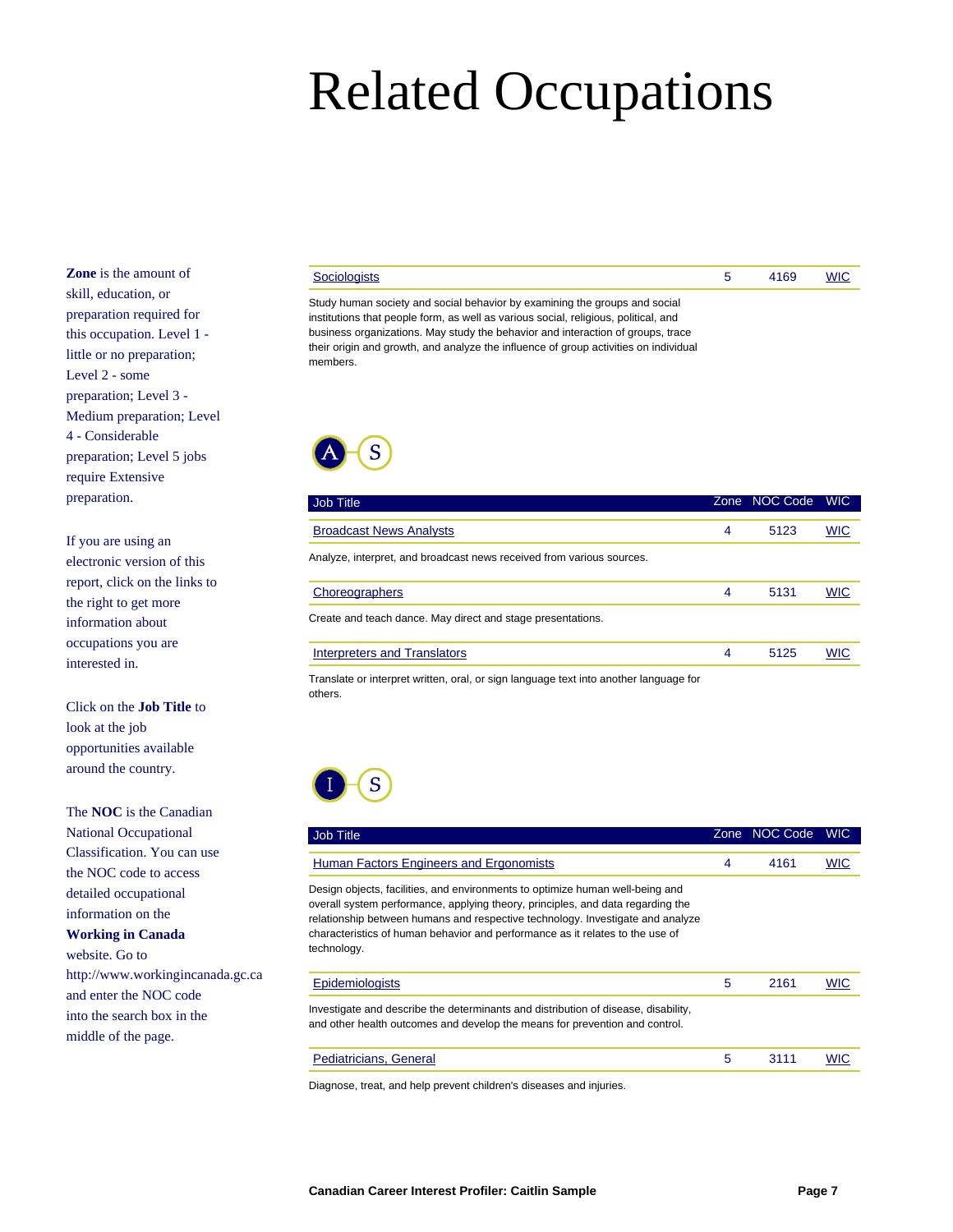**Zone** is the amount of skill, education, or preparation required for this occupation. Level 1 little or no preparation; Level 2 - some preparation; Level 3 - Medium preparation; Level 4 - Considerable preparation; Level 5 jobs require Extensive preparation.

If you are using an electronic version of this report, click on the links to the right to get more information about occupations you are interested in.

Click on the **Job Title** to look at the job opportunities available around the country.

The **NOC** is the Canadian

National Occupational Classification. You can use the NOC code to access detailed occupational information on the **Working in Canada** website. Go to http://www.workingincanada.gc.ca and enter the NOC code into the search box in the middle of the page.

| <b>Allergists and Immunologists</b>                                                                                                                                                                                                                                                      | 5 | 3111 | <b>WIC</b> |
|------------------------------------------------------------------------------------------------------------------------------------------------------------------------------------------------------------------------------------------------------------------------------------------|---|------|------------|
| Diagnose, treat, and help prevent allergic diseases and disease processes<br>affecting the immune system.                                                                                                                                                                                |   |      |            |
| <b>Dermatologists</b>                                                                                                                                                                                                                                                                    | 5 | 3111 | <b>WIC</b> |
| Diagnose, treat, and help prevent diseases or other conditions of the skin.                                                                                                                                                                                                              |   |      |            |
| <b>Neurologists</b>                                                                                                                                                                                                                                                                      | 5 | 3111 | <b>WIC</b> |
| Diagnose, treat, and help prevent diseases and disorders of the nervous system.                                                                                                                                                                                                          |   |      |            |
| <b>Obstetricians and Gynecologists</b>                                                                                                                                                                                                                                                   | 5 | 3111 | <b>WIC</b> |
| Diagnose, treat, and help prevent diseases of women, especially those affecting<br>the reproductive system and the process of childbirth.                                                                                                                                                |   |      |            |
| <b>Ophthalmologists</b>                                                                                                                                                                                                                                                                  | 5 | 3111 | <b>WIC</b> |
| Diagnose, treat, and help prevent diseases and injuries of the eyes and related<br>structures.                                                                                                                                                                                           |   |      |            |
| <b>Sports Medicine Physicians</b>                                                                                                                                                                                                                                                        | 5 | 3111 | <b>WIC</b> |
| Diagnose, treat, and help prevent injuries that occur during sporting events,<br>athletic training, and physical activities.                                                                                                                                                             |   |      |            |
| <b>Urologists</b>                                                                                                                                                                                                                                                                        | 5 | 3111 | <b>WIC</b> |
| Diagnose, treat, and help prevent benign and malignant medical and surgical<br>disorders of the genitourinary system and the renal glands.                                                                                                                                               |   |      |            |
| <b>Psychiatrists</b>                                                                                                                                                                                                                                                                     | 5 | 3111 | <b>WIC</b> |
| Diagnose, treat, and help prevent disorders of the mind.                                                                                                                                                                                                                                 |   |      |            |
| <b>Family and General Practitioners</b>                                                                                                                                                                                                                                                  | 5 | 3112 | <b>WIC</b> |
| Diagnose, treat, and help prevent diseases and injuries that commonly occur in<br>the general population.                                                                                                                                                                                |   |      |            |
| <b>Optometrists</b>                                                                                                                                                                                                                                                                      | 5 | 3121 | <b>WIC</b> |
| Diagnose, manage, and treat conditions and diseases of the human eye and<br>visual system. Examine eyes and visual system, diagnose problems or<br>impairments, prescribe corrective lenses, and provide treatment. May prescribe<br>therapeutic drugs to treat specific eye conditions. |   |      |            |
| <b>Naturopathic Physicians</b>                                                                                                                                                                                                                                                           | 5 | 3123 | <b>WIC</b> |
| Diagnose, treat, and help prevent diseases using a system of practice that is<br>based on the natural healing capacity of individuals. May use physiological,                                                                                                                            |   |      |            |

psychological or mechanical methods. May also use natural medicines, prescription or legend drugs, foods, herbs, or other natural remedies.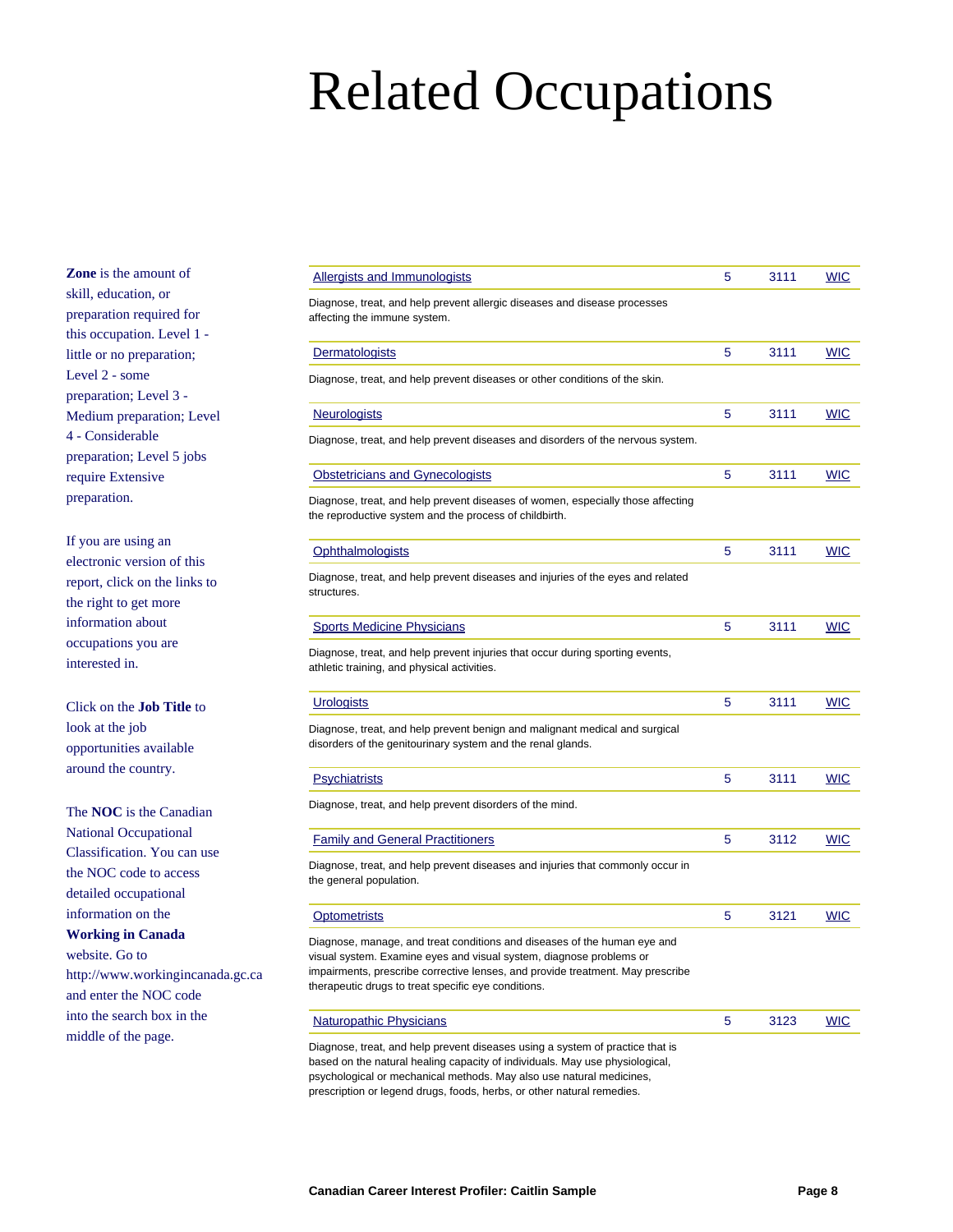**Zone** is the amount of skill, education, or preparation required for this occupation. Level 1 little or no preparation; Level 2 - some preparation; Level 3 - Medium preparation; Level 4 - Considerable preparation; Level 5 jobs require Extensive preparation.

If you are using an electronic version of this report, click on the links to the right to get more information about occupations you are interested in.

Click on the **Job Title** to look at the job opportunities available around the country.

The **NOC** is the Canadian

National Occupational Classification. You can use the NOC code to access detailed occupational information on the **Working in Canada** website. Go to http://www.workingincanada.gc.ca and enter the NOC code into the search box in the middle of the page.

| Dietitians and Nutritionists                                                                                                                                                                                                                              | 5 | 3132 | <b>WIC</b> |
|-----------------------------------------------------------------------------------------------------------------------------------------------------------------------------------------------------------------------------------------------------------|---|------|------------|
| Plan and conduct food service or nutritional programs to assist in the promotion of<br>health and control of disease. May supervise activities of a department providing<br>quantity food services, counsel individuals, or conduct nutritional research. |   |      |            |
| <b>Audiologists</b>                                                                                                                                                                                                                                       | 5 | 3141 | <b>WIC</b> |
| Assess and treat persons with hearing and related disorders. May fit hearing aids<br>and provide auditory training. May perform research related to hearing problems.                                                                                     |   |      |            |
| <b>School Psychologists</b>                                                                                                                                                                                                                               | 5 | 4151 | <b>WIC</b> |
| Investigate processes of learning and teaching and develop psychological<br>principles and techniques applicable to educational problems.                                                                                                                 |   |      |            |
| <b>Clinical Psychologists</b>                                                                                                                                                                                                                             | 5 | 4151 | <b>WIC</b> |
| Diagnose or evaluate mental and emotional disorders of individuals through<br>observation, interview, and psychological tests, and formulate and administer<br>programs of treatment.                                                                     |   |      |            |
| Neuropsychologists and Clinical Neuropsychologists                                                                                                                                                                                                        | 5 | 4151 | <b>WIC</b> |
| Apply theories and principles of neuropsychology to diagnose and treat disorders                                                                                                                                                                          |   |      |            |

of higher cerebral functioning.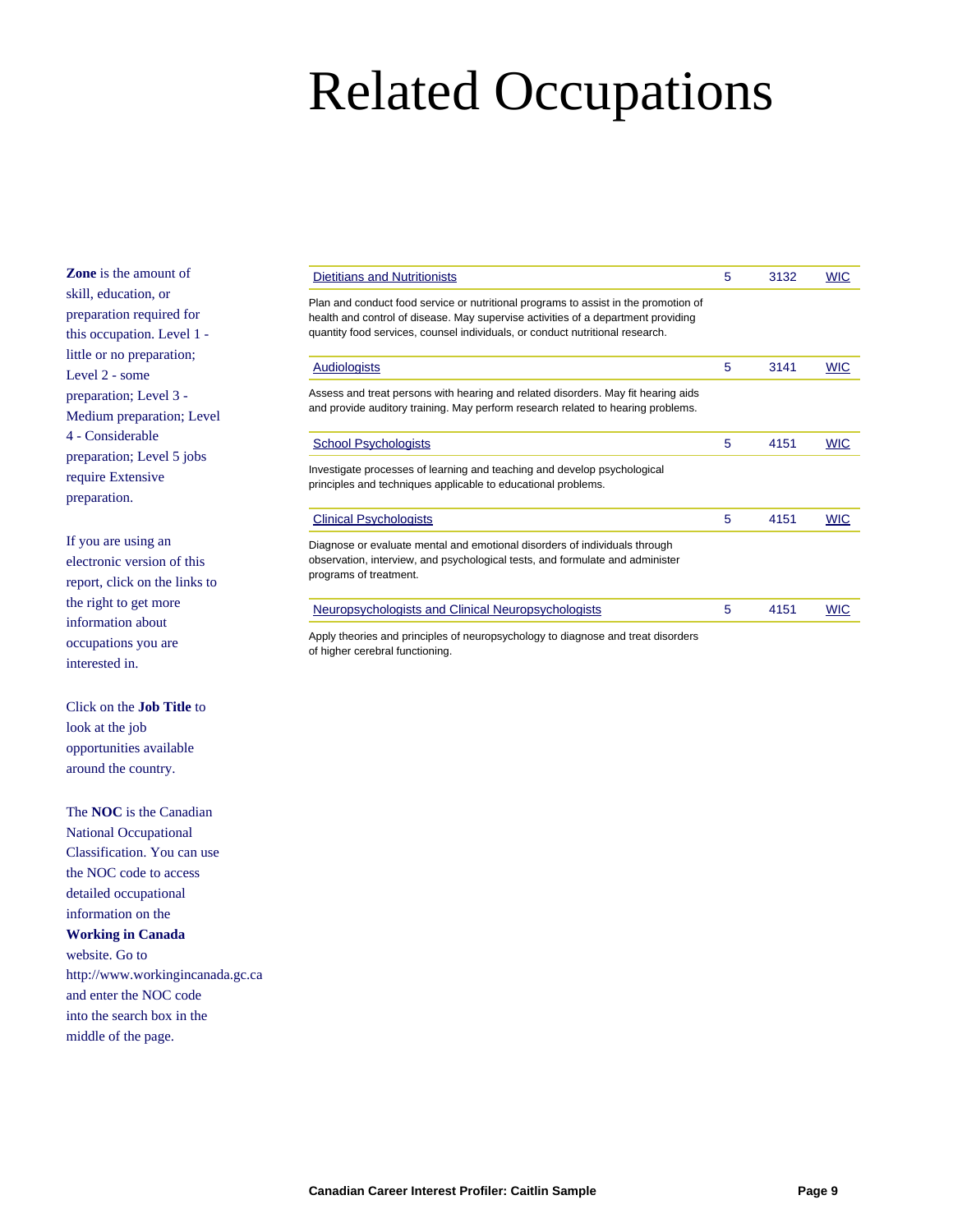### Reviewing Your Interests

This report describes how your interests match certain types of work better than<br>others. Work that make the most of your interests will be more rewarding and<br>satisfying for you. Work that do not, may leave you feeling unmo his report describes how your interests match certain types of work better than others. Work that make the most of your interests will be more rewarding and satisfying for you. Work that do not, may leave you feeling unmotivated or results. Below are some activities that will help you further analyze your interests and help you find out more about the occupations that interest you.

> Read through the interest descriptions on page 4. Highlight the activities and tasks that you believe an occupation must have for you to enjoy it. When you start evaluating occupations, check to see if they involve these activities. Remember, not every type of work will fulfill all your interests, however, some jobs will meet more of them than others. Consider which of your interests you are willing to satisfy in leisure activities or hobbies, rather than in work.

List the activities and tasks a job should involve for you to feel satisfied.

List the activities and tasks that you would be willing to satisfy through leisure or hobbies.

1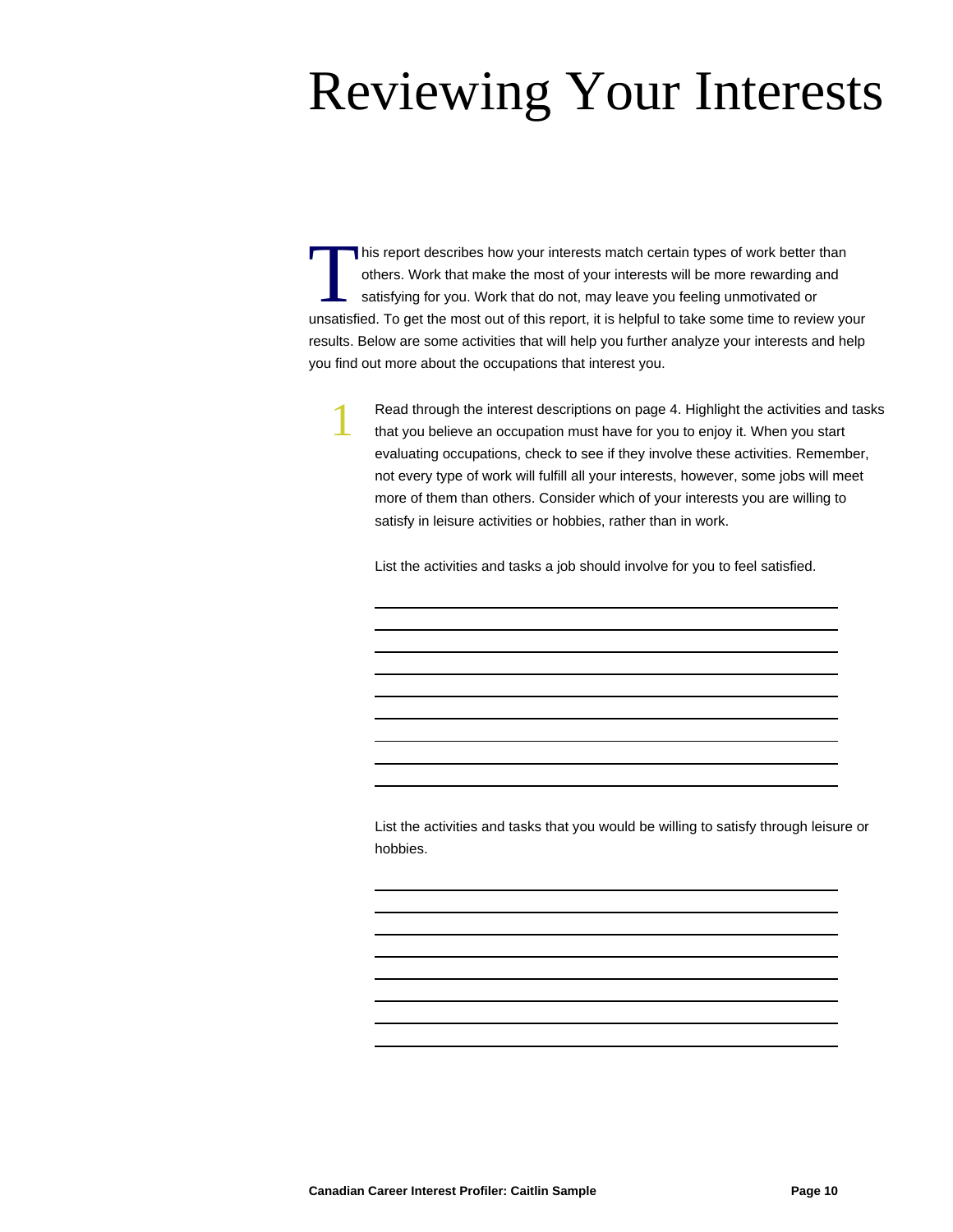### Reviewing Your Interests

Looking back over your previous experiences, what work and leisure activities have given you the greatest sense of accomplishment or satisfaction?

3

2

Review the occupations that appear at the beginning of the report. These are the ones that match your primary interests and are most likely to satisfy your interests. If none of them appeal to you, look at the section called More Occupations. Highlight the occupations that you would like to learn more about. Begin with 10 jobs that you are curious about, and write them in the space below. You can begin your career search by using these occupations as a starting point. There are many jobs out there, and by researching the jobs you have listed you will quickly learn what you like and dislike. Explore the possibilities!

List the 10 jobs you are most curious about.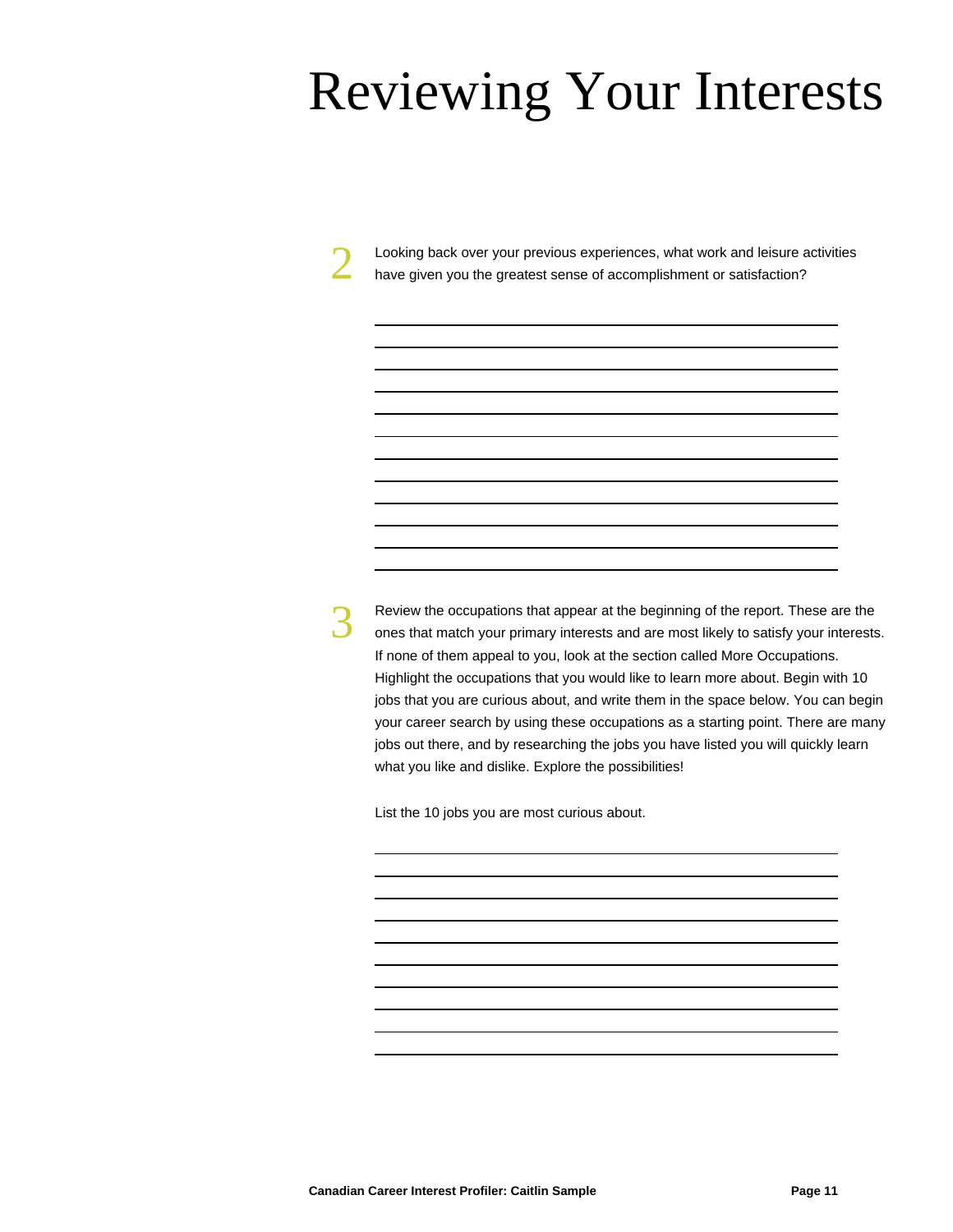### Reviewing Your Interests

**Learn more about each job** - if you have access to the internet you can quickly find excellent and reliable information. Each occupation listed in this report has a NOC Code. With the NOC code you can access a number of government resources that provide up-to-date information on the tasks, knowledge, skills, abilities, work activities, wages and employment, and related occupations for each job.

4

If you are using an electronic version of this report (PDF file) you can click on any of the links shown in the report. These will take you to the pages related to the occupations that are of interest to you.

You can also search the Working in Canada website at **workingincanada.gc.ca** using the NOC codes for occupations you are interested in. This site gives you detailed information on licence and certification information, main duties and skills requirements. The "Job Opportunities" section is where you'll see the latest postings from Job Bank related to your city or region. You can find out how much you can earn in the "Wages" section. The "Outlook" section shows whether the occupation is in demand, and gives valuable job market information. If you think you need to update your skills you can explore education and training opportunities. This site also allows you to print a comprehensive report on the occupation that you are interested in.

Do not forget to talk to people who are in the occupation. This will give you the opportunity to confirm the information you already have from your other research.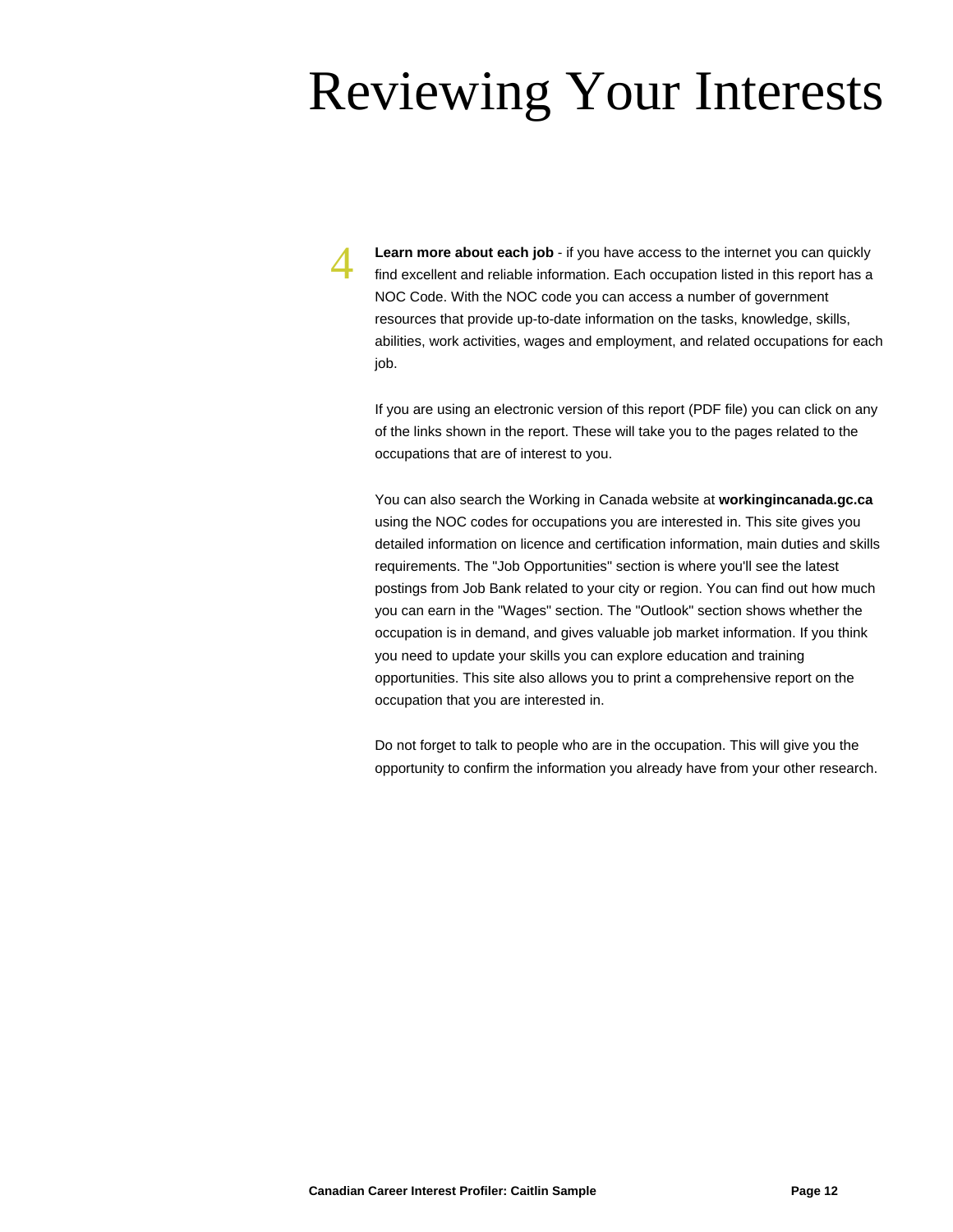### Your Career Search

Uniting together a comprehensive and detailed career search with specific goals and eadlines is one of the most important steps for managing career decision making successfully. Too often, people in career transition immed utting together a comprehensive and detailed career search with specific goals and deadlines is one of the most important steps for managing career decision making successfully. Too often, people in career transition immediately begin writing result, people use poor job search techniques or make decisions that they later regret.

To start your career search, you need to do some research. To make good career decisions you should find out as much as you can about each of the occupations that interest you.

> There are a number of questions you need to answer before you can assess whether or not a job is for you. These include:

**Questions about the work itself** - What are the duties and responsibilities? What does a typical work week look like? What are the working conditions?

**Questions about work requirements** - What are the minimum educational requirements? What skills are needed? What personal charateristics are needed? Are there any certification requirements? Does training take place on the job or do I need some post-secondary education?

**What does the work offer you** - What is the employment outlook? Is the job in a sector that is growing or declining? What are the opportunities for growth? What are the opportunities for career advancement?

**Keep your options open** - Do not discard a job because you have a pre-conceived notion about what it entails. Your understanding may be based on stereotypes. For example, the activities of an automotive service technician may have more to do with computers and electronics than with the ability to use a wrench. Keep an open mind and don't limit yourself unnecessarily.

Don't expect to accomplish your career search in just one day. It will take time and hard work. You need to have a plan and to stick to it! Use the form on the following page to evaluate and take notes on any occupation that interests you. Photocopy it as needed.

1

2